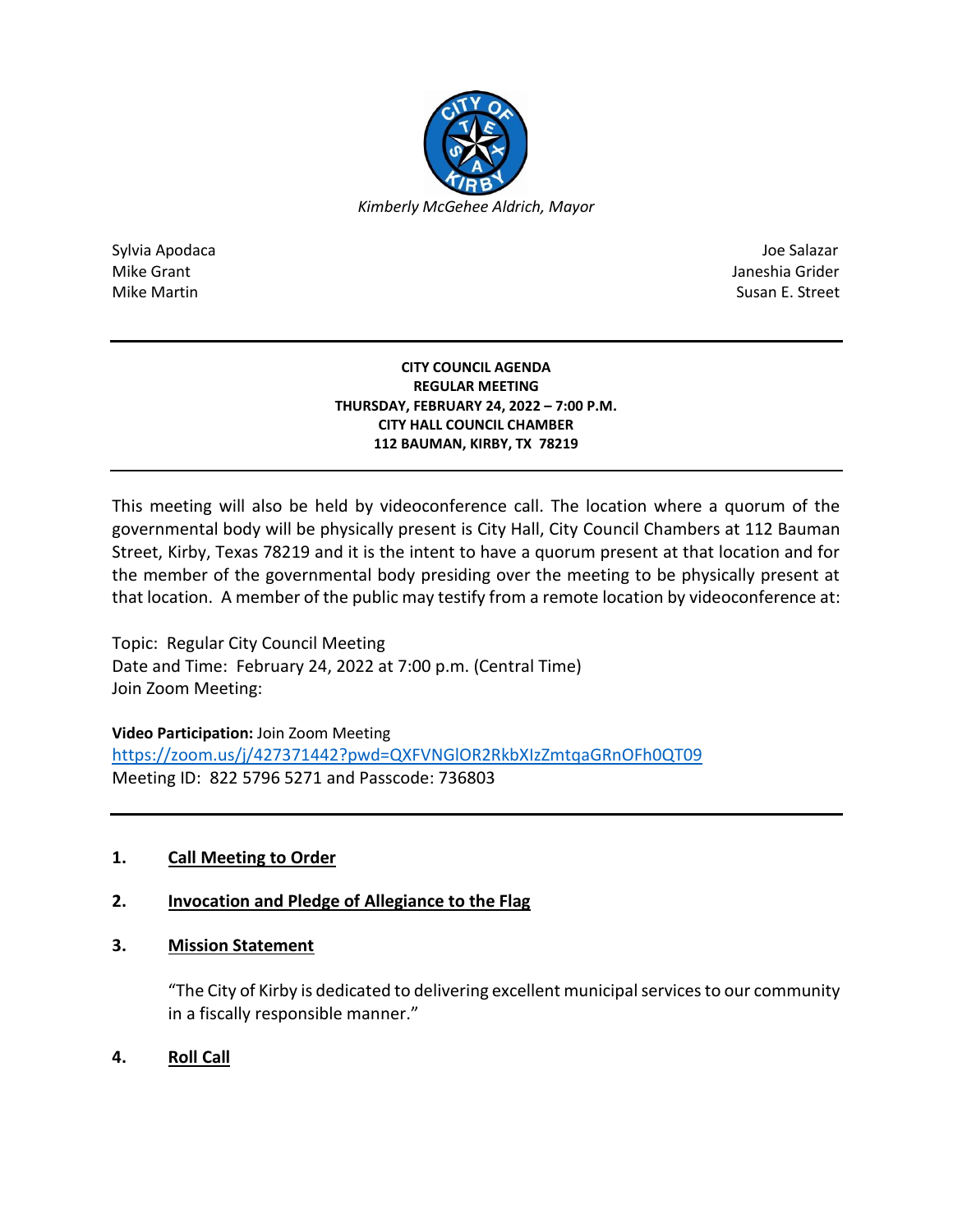## **5. Citizen Participation**

Citizens To Be Heard Is For The City Council To Receive Information On Issues That May Be Of Concern To The Public. Citizens To Be Heard Is Limited To Three (3) Minutes. A Purpose Of The Open Meetings Act Is To Insure That The Public Is Always Given Notice Of The Items That Will Be Discussed By The Council. Should A Member Of The Public Bring An Item To The Council For Which The Subject Was Not Posted On The Agenda For The Meeting, The Council May Receive The Information, But Cannot Discuss Or Act Upon It At The Meeting.

## **6. Presentations**

- a. Update & Presentation On City Of Kirby Website Redesign Public Alliance
- b. Yard of the Quarter
- c. Household Hazardous Waste March 5, 2022
- d. Community Wide Park Clean Up March 12 And 19, 2022
- e. Fiesta Decorating Contest
- f. Easter Egg Hunt

## **7. Consideration Of And Action On Minutes**

- a. Special Minutes January 29, 2022
- b. Regular Minutes February 10, 2022

## **8. Public Hearing**

- a. On A Request For A Specific Use Permit To Allow The Property Located At CB 5941A BLK 2 LOT 6, Otherwise Known As 130 Edalyn, Kirby, TX 78219, Which Is Zoned Commercial, Office and Retail (C-2) District To Be Used As A Single-Family Dwelling (R-1) District.
- b. On A Request For A Specific Use Permit To Allow The Property Located At CB 5941 BLK 1 LOT E 45 FT OF S 1/2 OF 5, Otherwise Known As 433 Edalyn, Kirby, TX 78219, Which Is Zoned Commercial, Office And Retail (C-2) District To Be Used As A Single Family Dwelling (R-1) District.

## **9. General Discussion And Possible Action**

- a. Presentation, Discussion And Possible Action On Dangerous Assessment Response Team (DART) Program – Officer Megan Thompson
- b. Discussion And Possible Action On A Request By Black Diamondz To Conduct An Easter Event in Friendship Park On April 3, 2022
- c. Discussion And Possible Action On A Request For A Specific Use Permit To Allow The Property Located At CB 5941A BLK 2 LOT 6, Otherwise Known As 130 Edalyn,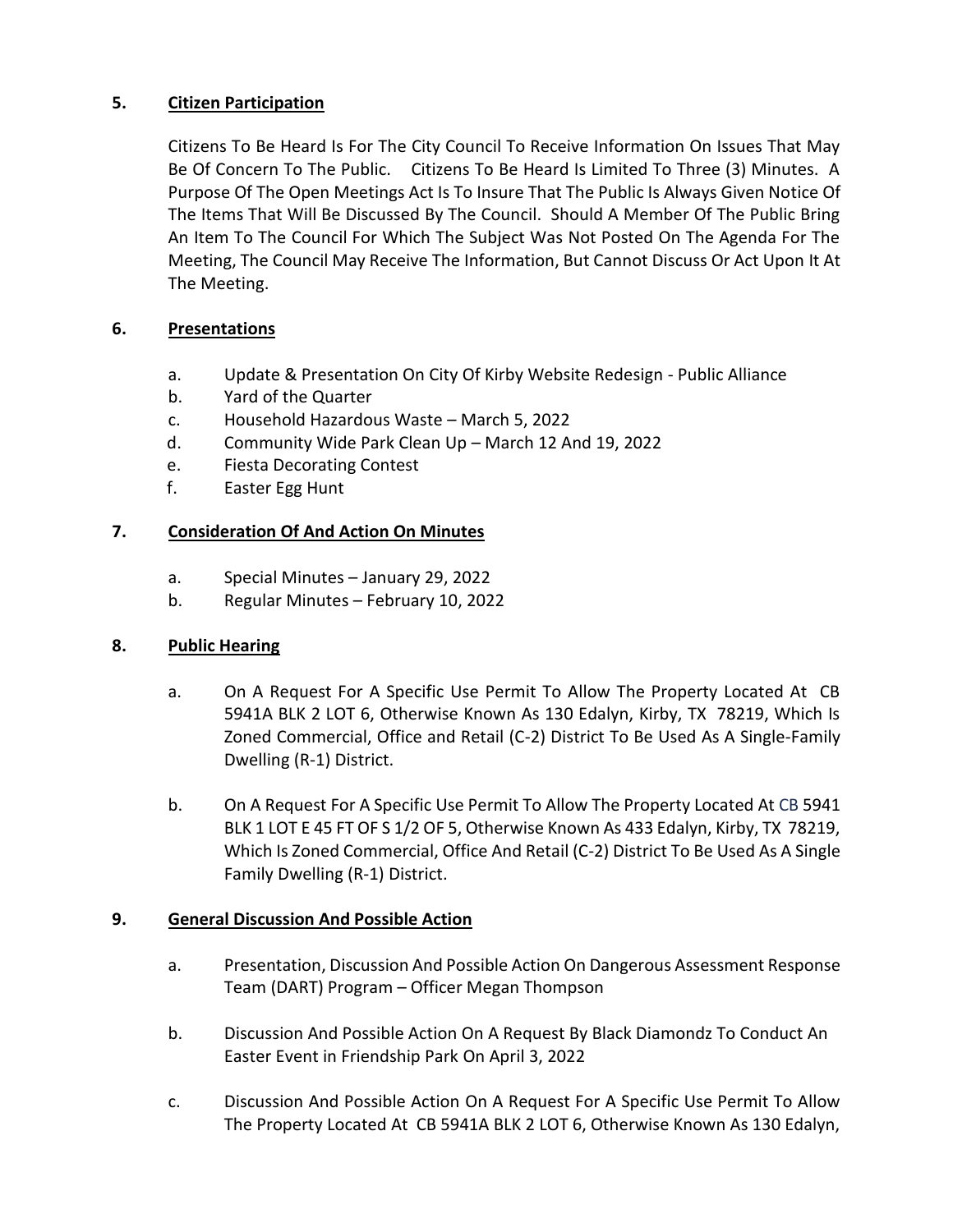Kirby, TX 78219, Which Is Zoned Commercial, Office and Retail (C-2) District To Be Used As A Single-Family Dwelling (R-1) District.

- d. Discussion And Possible Action On A Request For A Specific Use Permit To Allow The Property Located At CB 5941 BLK 1 LOT E 45 FT OF S 1/2 OF 5, Otherwise Known As 433 Edalyn, Kirby, TX 78219, Which Is Zoned Commercial, Office And Retail (C-2) District To Be Used As A Single Family Dwelling (R-1) District.
- e. Discussion And Possible Action On Ordinance No. O-2022-907 An Ordinance Amending The 2021-2022 Municipal Budget Of The City Of Kirby. This Is The First Reading.
- f. Discussion And Possible Action To Dispense With The Second Reading Of Ordinance No. O-2022-907 So That Ordinance No. O-2022-907 Becomes Effective Immediately.
- g. Discussion And Possible Action On Ordinance No. O-2022-908 An Ordinance Amending Ordinance No. O-2018-849 Regulating Signs In The City Of Kirby, Texas, And Superseding All Previous Ordinances Pertaining To Signs, And Providing Penalties For Violation Thereof. This Is The First Reading.
- h. Reports By Council Liaisons
	- 1. Animal Advisory Committee Mayor Pro-Tem Grant
	- 2. Beautification And Recycle Committee Council Member Grider
	- 3. Building And Standards Commission Council Member Martin
	- 4. Crime Control And Prevention District Board Council Member Salazar
	- 5. Economic Development Committee Council Member Apodaca
	- 6. Planning And Zoning Commission Mayor Aldrich
	- 7. Senior Center Corporation Board Council Member Street

### **10. Executive Session**

a. Discussion On Ordinance No. O-2021-903 An Ordinance Of The City Council Of The City Of Kirby, Texas, Amending Chapter 30 Of The Code Of Ordinances To Provide For Certain Qualifications For Candidates For Mayor Or For Places On The City Council Or To Serve In Places On The City Council Of The City Of Kirby –Possible Executive Session Pursuant To Texas Government Code Section 551.071, Consultation With Attorney.

### **11. Reconvene To Open Session**

a. Update, Discussion And Possible Action On Ordinance No. O-2021-903 An Ordinance Of The City Council Of The City Of Kirby, Texas, Amending Chapter 30 Of The Code Of Ordinances To Provide For Certain Qualifications For Candidates For Mayor Or For Places On The City Council Or To Serve In Places On The City Council Of The City Of Kirby.